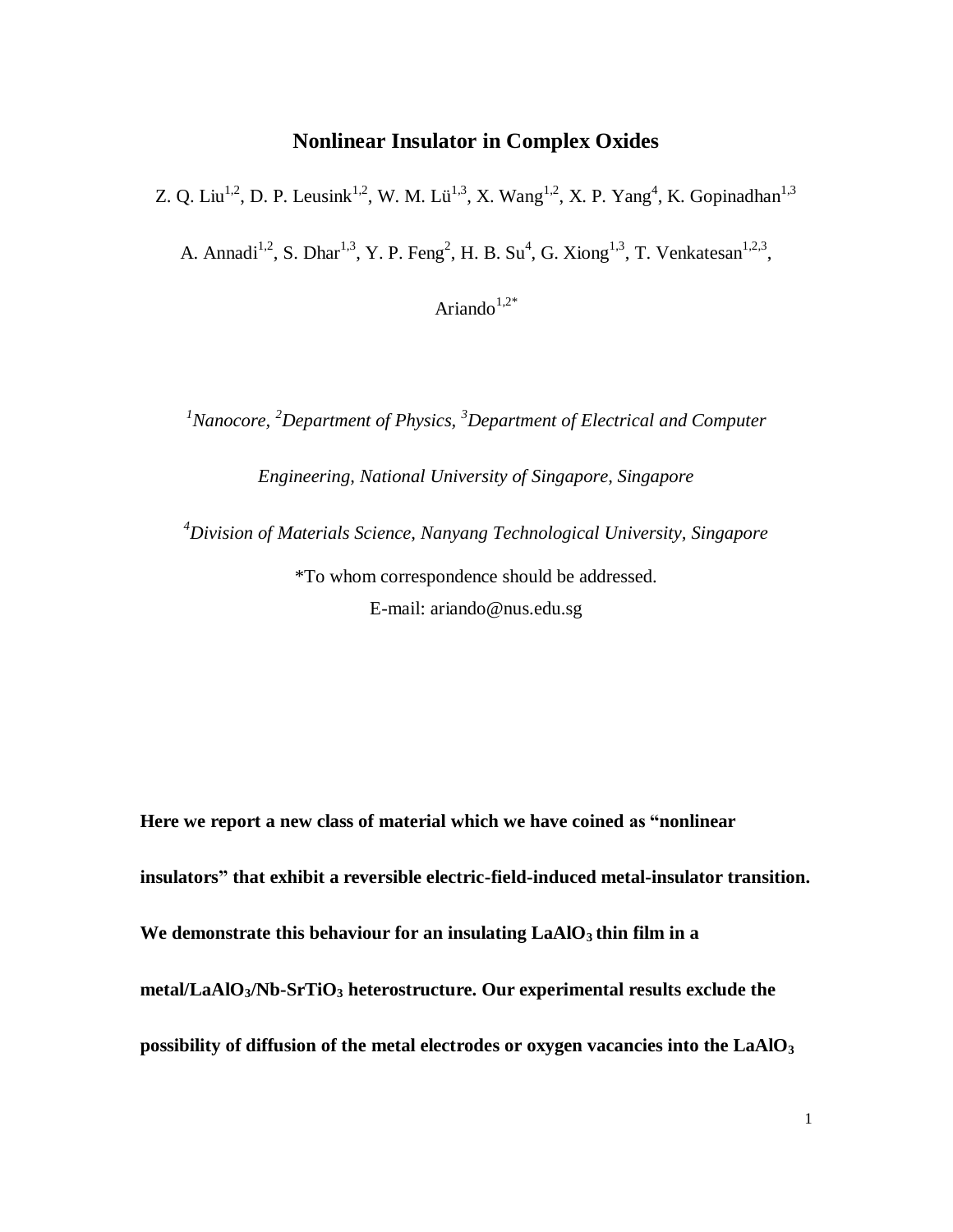**layer. Instead, the phenomenon is attributed to the formation of a quasi-conduction band (QCB) in the defect states of LaAlO<sup>3</sup> that forms a continuum state with the conduction band of the Nb-SrTiO3. Once this continuum (metallic) state is formed, the state remains stable even when the voltage bias is turned off. An opposing voltage is required to deplete the charges from the defect states.**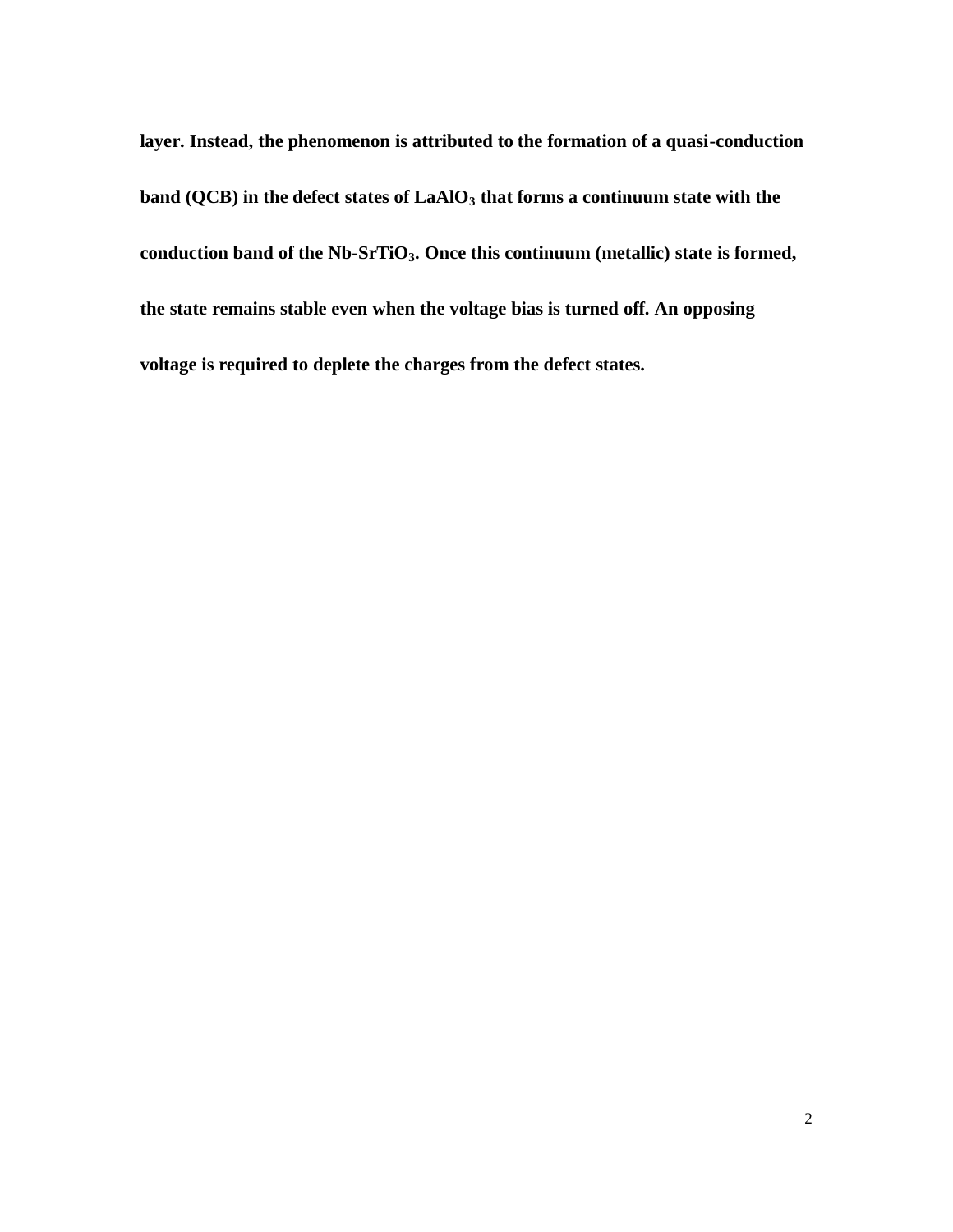The insulating state is one of the most basic electronic phases in condensed matter. This state is characterized by an energy gap for electronic excitations that makes an insulator electrically inert at low energy. However, for complex oxides, the very concept of an insulator must be re-examined. Complex oxides behave differently from conventional insulators such as  $SiO<sub>2</sub>$ , on which the entire semiconductor industry is based, because of the presence of multiple defect levels within their bandgap.

The electronic state of complex oxides can be changed by chemical doping, temperature, external pressure (*1-3*), magnetic fields (*4*), electric fields(*5*) or light (*6*)*.* In particular, the electric field-induced metal-insulator transition (MIT) has attracted a lot of attention because of its intriguing physical mechanisms(*7, 8*) and potential for device applications. With the recent excitement in resistive switching (*9-11*) in a typical metal/insulator/metal structure (*12, 13*), electric-field-induced MIT has been revisited as a possible mechanism (*14-16*). A number of different mechanisms(*17-20*) have been previously demonstrated for resistive switching, such as electric-field-induced oxygen vacancy migration resulting in the formation of conducting filaments(*17, 18*), and reversible metal migration from electrodes (*19*). Such a variety of field-induced phenomena arise from the complex defects that are present in these oxides. Cationic and anionic defects can form trap states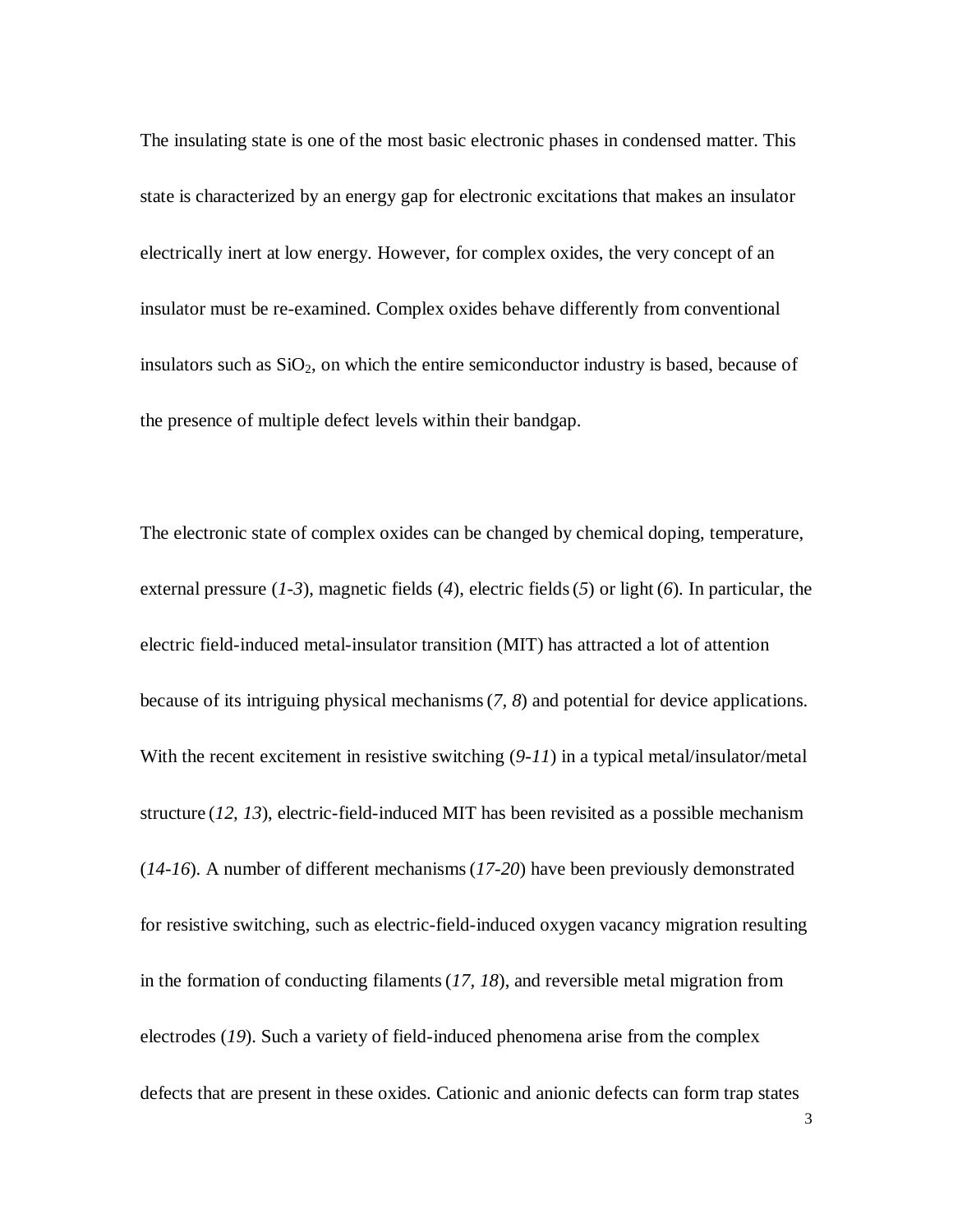within the bandgap of even wide bandgap oxides, drastically affecting their insulating properties(*21*). In this letter, we show a reversible metal-insulator transition caused by the electrical population of defect levels in the bandgap of oxide insulators, which in turn can play a crucial role in determining the (nonlinear) insulating nature of the material. The very large bandgap of  $LaAlO<sub>3</sub> \sim 5.6$  eV (22), and the possibility of fabricating high crystalline quality  $LaAlO<sub>3</sub>$  thin films make it an ideal material for investigation of the nonlinear insulating properties of complex oxides.

Typical metal/LaAlO<sub>3</sub>/Nb-SrTiO<sub>3</sub> structures (Fig. 1A) with different top electrodes (Cu or Au) and different  $LaAlO<sub>3</sub>$  layer thicknesses of 25, 50 and 150 nm were prepared (supplementary information). Figure 1 shows that the electronic phase of the  $Cu/LaAlO<sub>3</sub>$  $(150 \text{ nm})/\text{Nb-SrTiO}_3$  structure can be reversibly changed by the applied voltages. In the following, we will describe the switching sequence starting with the negative voltage. The temperature dependence of the sample resistance (*R-T*) curve of the initial state indicates typical insulating behaviour (Fig. 1B) that corresponds to the initial currentvoltage (*I-V*) curve of the system (from i to j in Fig. 1C).At low voltages, the resistance is very high but when the voltage reaches –6.8 V, a sharp jump in the current is seen (Fig. 1C). Because of the imposed compliance current of 0.1 A, which is used to prevent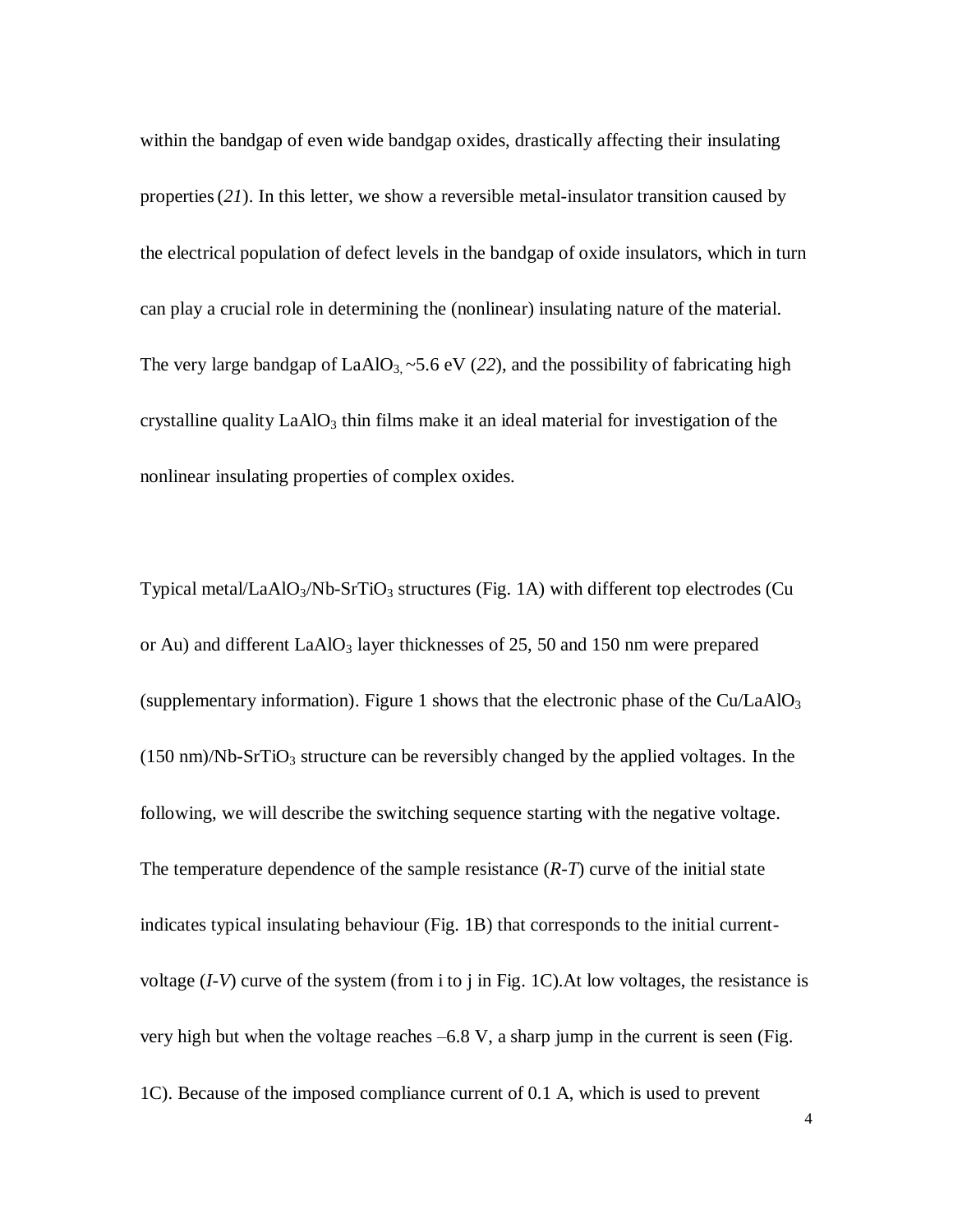sample damage (*12, 19*), the current saturates at 0.1 A. As the voltage is scanned back to 0 V, a linear *I-V* characteristic is seen, which corresponds to a stable metallic state (inset m in Fig. 1C). Hence, upon the dramatic switching of the resistive state triggered at  $-6.8$ V, the resistance changes from ~14 M $\Omega$  to ~25  $\Omega$  at room temperature, which is concomitant with a phase transition from the insulating to the metallic phase. The metallic state persists until the positive voltage scan reaches about 2.4 V; at that level, the structure transitions into a high-resistance (n-o-p-q in Fig. 1C) and non-metallic (inset q in Fig. 1C) state. The reversible phase transition is reproducible, as shown in the second *I-V* cycle (Fig. 1D). These behaviours are totally unexpected for a wide bandgap insulator such as  $LaAlO<sub>3</sub>$ .

The anomalous insulating behaviour of  $LaAlO<sub>3</sub>$  cannot be explained by artefacts such as anodization or redox of the active metal electrodes(*19*). In those cases, anodic dissolution of the metal electrode is possible only if adequate positive voltage is applied to an active metal electrode, and the resulting cations can be driven by the strong electric field into the insulating film where they form metallic filaments. To further eliminate this possibility, structures with inactive Au as the top electrode material were prepared and analysed; these structures showed no observable difference in their resistive switching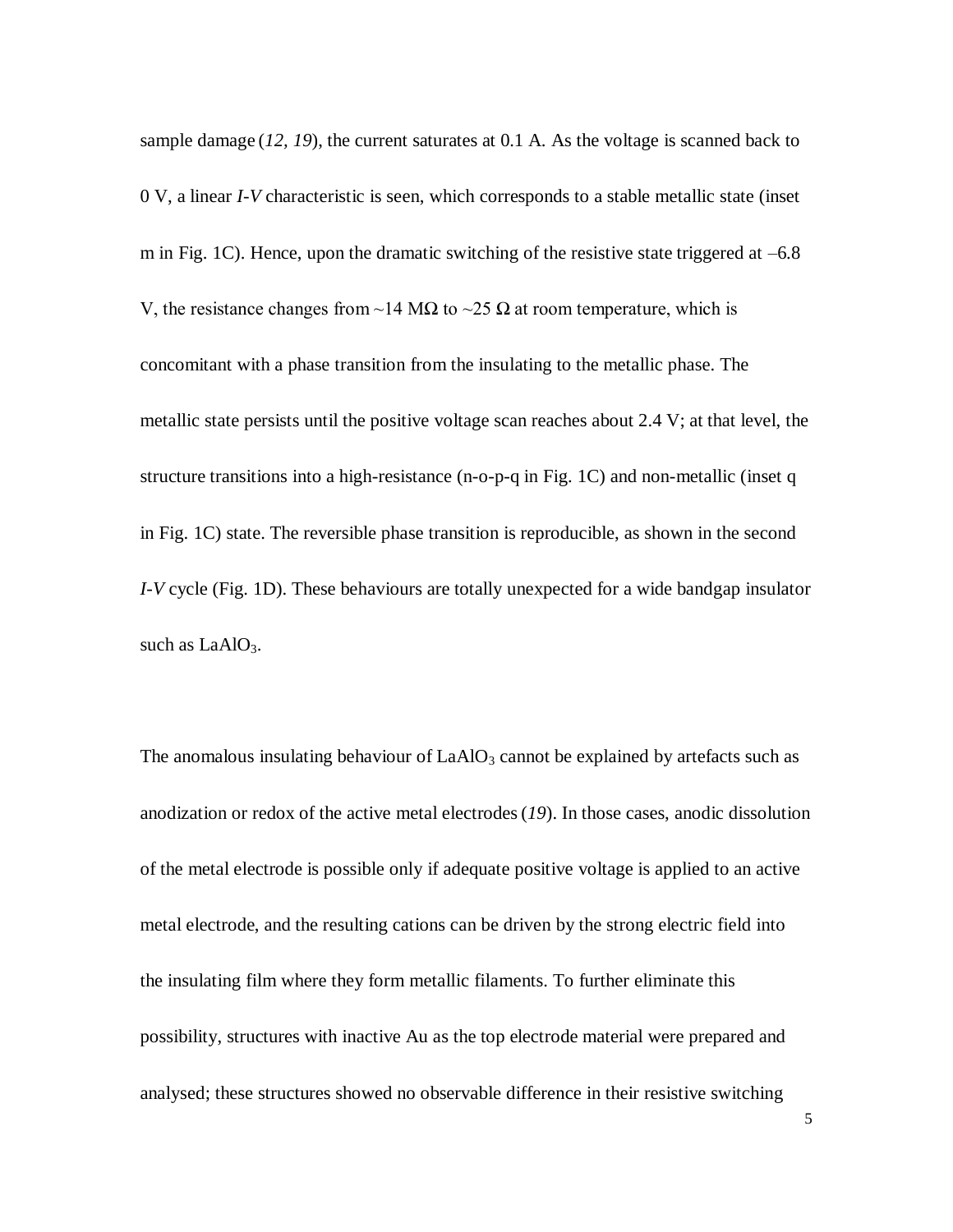behaviour compared to those that had Cu as the top electrode (supporting online material). This strongly suggests that the reversible phase transition cannot be caused by the diffusion of metal electrodes.

Another possible mechanism for this anomalous insulating phenomenon is the migration of oxygen vacancies. If such a mechanism is occurring, the applied electric field could only change the distribution of the positively charged oxygen vacancies(*23*). Therefore, no insulating phase would appear, even at higher resistance states. Our case is also significantly distinct from the type of resistive switching that originates from the electromigration of excess oxygen as described by Shi *et al.* (*24*); in that experiment, the resistive switching disappeared at low temperatures because of the low diffusion coefficient of the oxygen. To verify this, the low temperature switching properties were examined using the same structure with a Au electrode. The initial insulating state of this structure is shown in the inset i of Fig. 2A. After cooling to 4.1 K, the *I-V* measurements were performed and the structure was negatively biased to  $-8.8$  V, at which it switched to a linear state (Fig. 2A) with a very small resistance of ~12  $\Omega$ , which corresponds to a metallic phase (inset n in Fig. 2A). The voltage required to obtain this switching is larger than the one at room temperature. The sample was then warmed up to 298 K, after which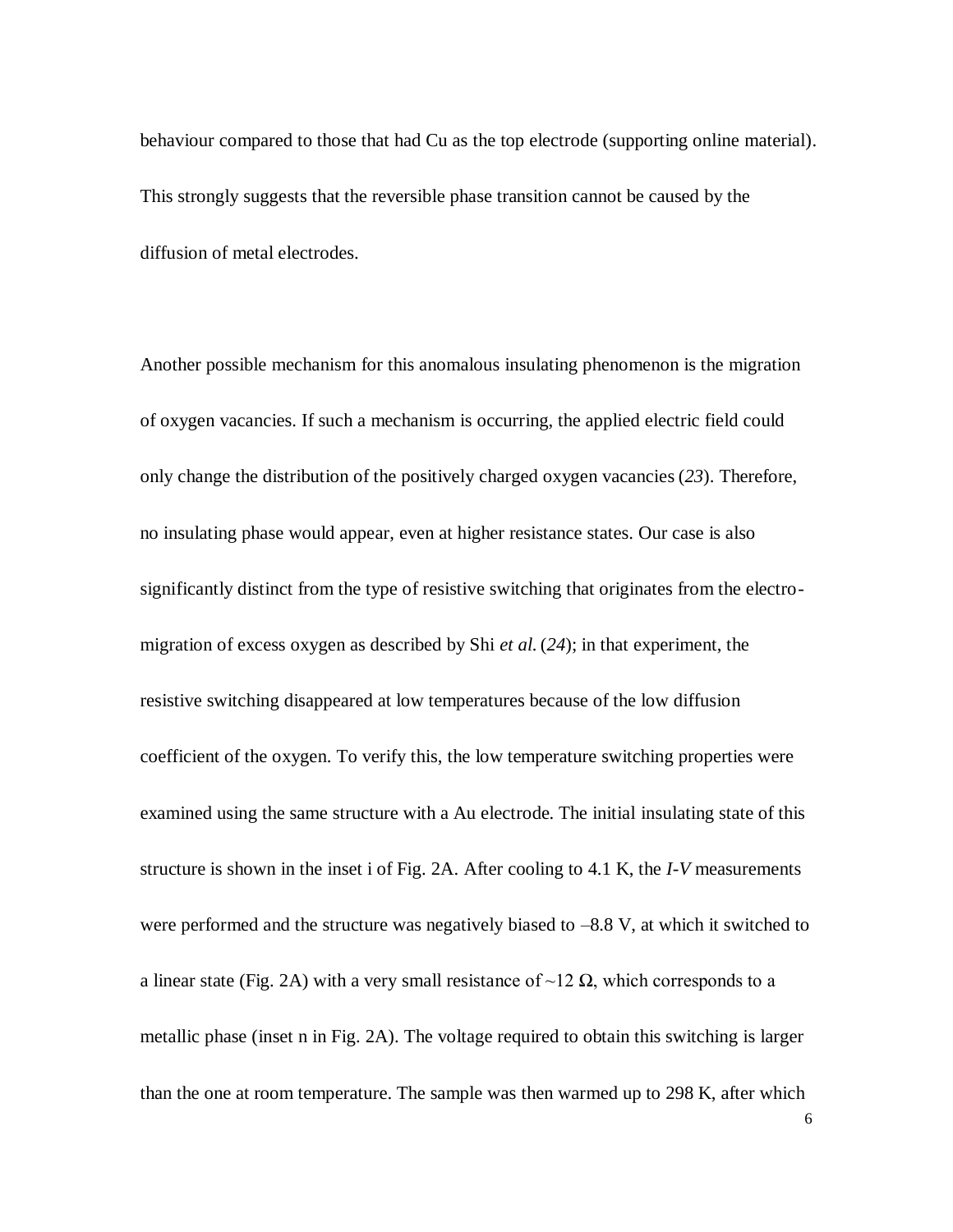it was switched back to a non-metallic state (inset m in Fig. 2B) with a higher resistance of  $\sim$ 10 kΩ. These results are consistent with the results seen in the room-temperature device; thus, it is very difficult to attribute the nonlinear insulating properties observed in  $LaAlO<sub>3</sub>$  to the oxygen vacancy or excess oxygen scenarios.

We propose a novel mechanism to describe this nonlinear insulating behaviour. In Fig. 3A, a sketch of the band structure of the device is depicted. Our Femtosecond pumpprobe experiments on single crystal LaAlO<sub>3</sub> reveal that defect states can exist in LaAlO<sub>3</sub> within a wide energy range at approximately 2.0 eV below the conduction band, which is consistent with the theoretical calculations of Luo *et al.* (*25*). Initially, there is no conduction between the Nb-SrTiO<sub>3</sub> and LaAlO<sub>3</sub>. Under negative bias, charges will be injected into and fill up the  $LaAlO<sub>3</sub>$  defect levels. At the voltage where a dramatic conductivity transition is seen, the electron population of the defect levels is high enough to form a metallic state. We call this defect-mediated conduction band a "quasiconduction band" (QCB). Once the energy level of QCB lines up (Fig. 3B) with the Fermi level of Nb-SrTiO<sub>3</sub>, which is slightly above its conduction band  $(26)$ , a continuum state is established, and this state remains even when the current is reduced to zero because of the overlap of the electron wave functions. The effective charge transferred to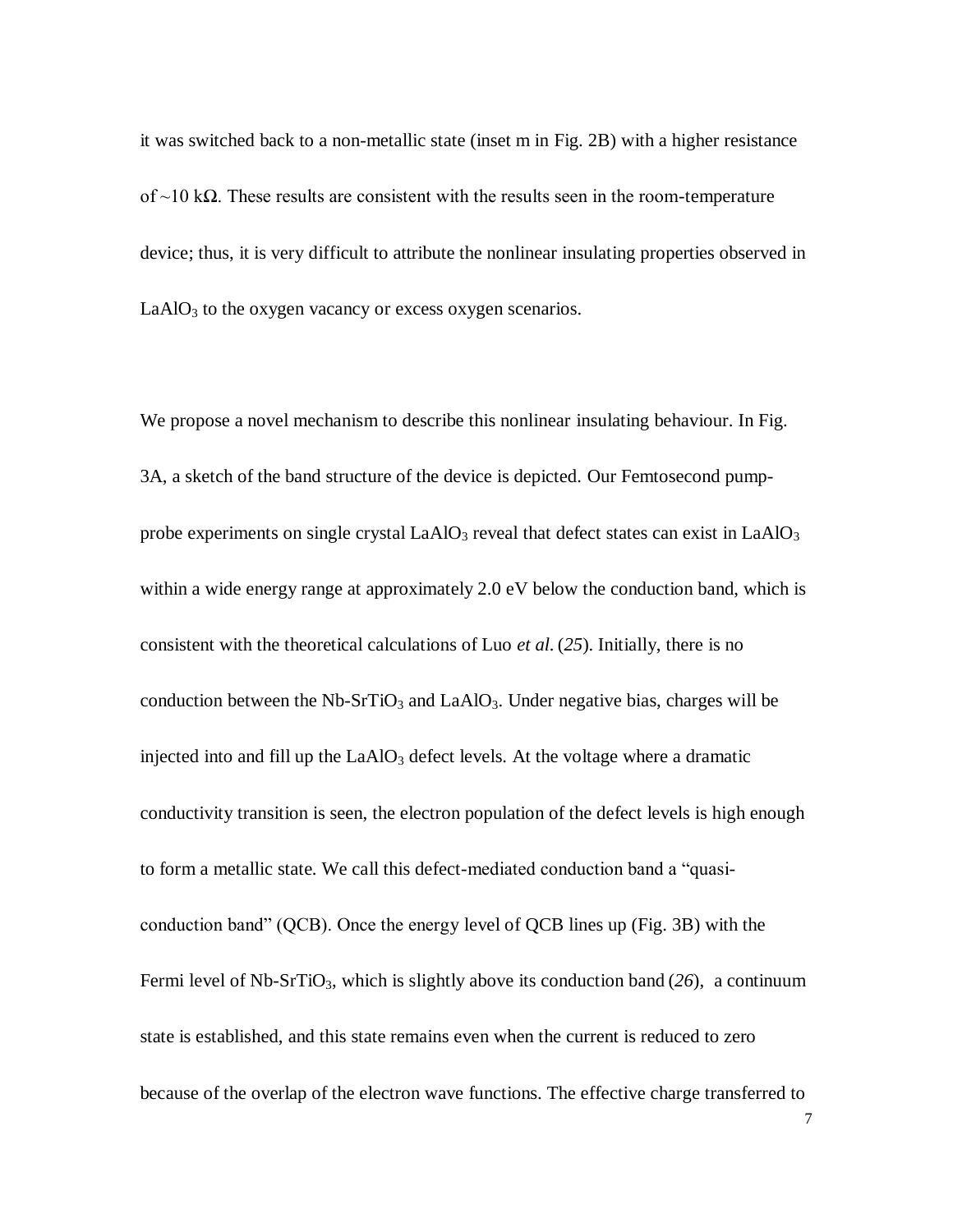the defect levels at the switching threshold of 0.22 A is estimated to be around  $4.6\times10^{19}$ cm<sup>-3</sup> for a device area of 0.02 cm<sup>2</sup>, a LaAlO<sub>3</sub> thickness of 150 nm and a defect level lifetime of ~10 microseconds. While this carrier concentration is about 3.5 times smaller than that of the Nb-SrTiO<sub>3</sub>, which is  $1.6 \times 10^{20}$  cm<sup>-3</sup>, it makes the LaAlO<sub>3</sub> a stable metallic system. To validate this idea, theoretical calculations on interstitial  $La^{2+}$  defect of LaAlO<sub>3</sub> and percolation of wave functions were performed (supporting online material). It was found that the charge density higher than  $0.011872 \text{ Å}^3$  exists mainly at La atoms around the defect with strong *d*-orbital character, which is of the same order of magnitude as our estimated number. Interestingly, the charge density of the lowest unoccupied conduction band at  $\Gamma$  point around  $\Gamma$  atoms in cubic Sr $\Gamma$ iO<sub>3</sub> has the same magnitude as that of the defect state of  $LaAlO<sub>3</sub>$  (Fig. 3D) such that the defect  $La-d$  and Ti- $d$  wave functions can couple if they are in proximity. The most interesting aspect of the QCB is the inherent hysteresis; the only way that this device can be restored to the original insulating state is by applying an opposing voltage, which will then remove the carriers from the QCB (Fig. 3C). Intriguingly, the transition where the system becomes an insulator (with an applied positive voltage) is close to 2.4 V, which is the difference in the bandgaps of  $LaAlO<sub>3</sub>$  and Nb-SrTiO<sub>3</sub>.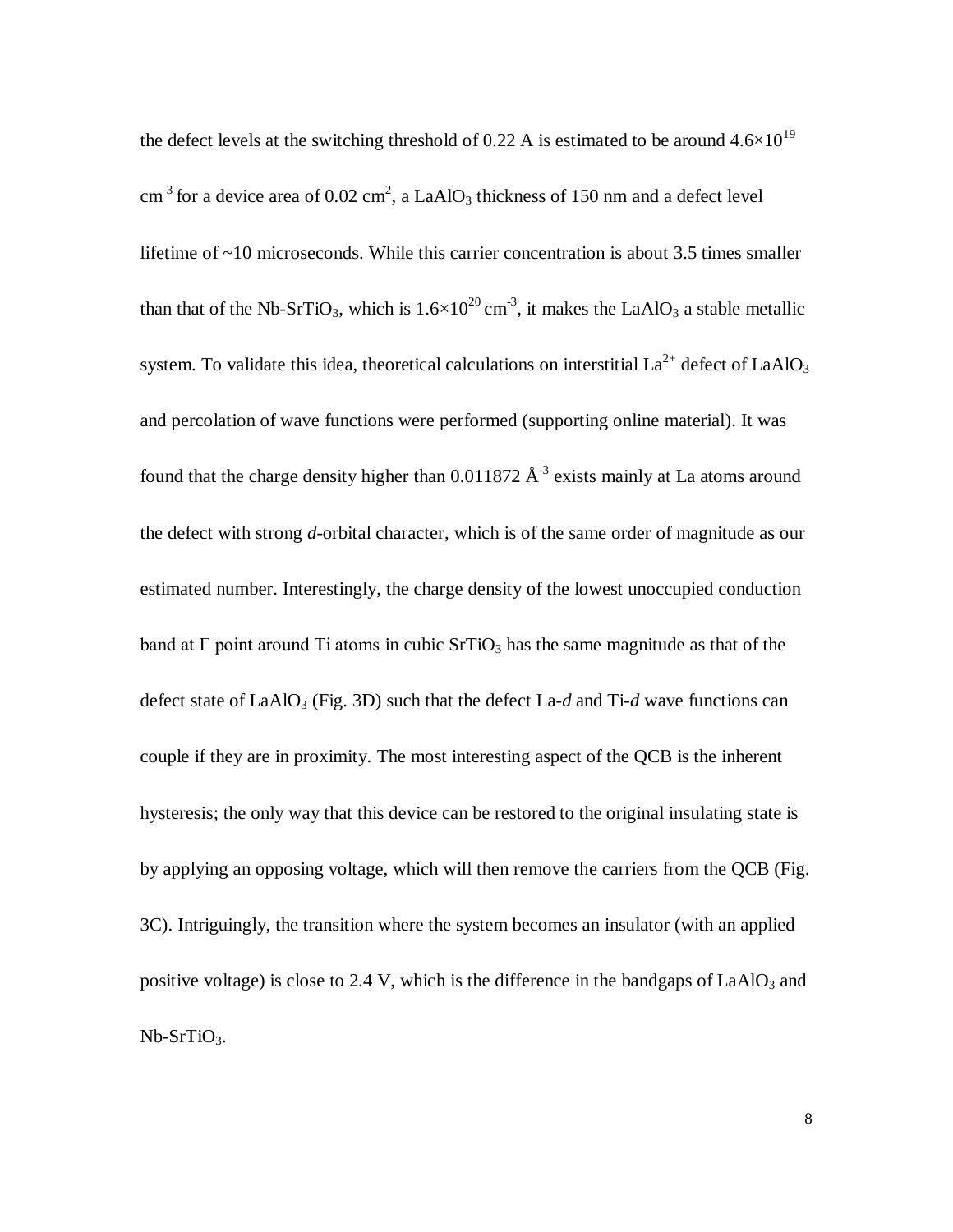To explore the dependence on the sequence of polarity switches, an initial positive voltage scan was conducted (Fig. 4A). There was no current until a threshold was reached at about 1 V, beyond which the current increased to a maximum and then decreased until the system went back to the original resistive state. This switching behaviour can be understood by considering the same defect model but with the electrons being pumped into the defect states from the valence band side. At the same time, the position of the  $Nb-SrTiO<sub>3</sub>$  conduction band is pushed down with respect to the LaAlO<sub>3</sub> band and at about 1 V the defect band has enough charge to overlap with it (to form a QCB), which leads to a stable metallic state as depicted in Fig. 4B. However, as the positive voltage is increased, the electrons in the QCB will be pumped into the conduction bands of  $LaAlO<sub>3</sub>$ and the metal electrode and the  $Nb-SrTiO<sub>3</sub>$  conduction band will be further pushed down; this leads to a lack of overlap between the bands and thus the original resistive state (Fig. 4C).

This QCB originates from the defect levels in the bandgap of  $LaAlO<sub>3</sub>$ . To test this hypothesis, devices with very thin  $LaAlO<sub>3</sub>$  films (25 and 50 nm), which are likely to have fewer defects, were examined, and no switching at all was observed (supporting online material). The defect model is also validated by the change in resistive state values after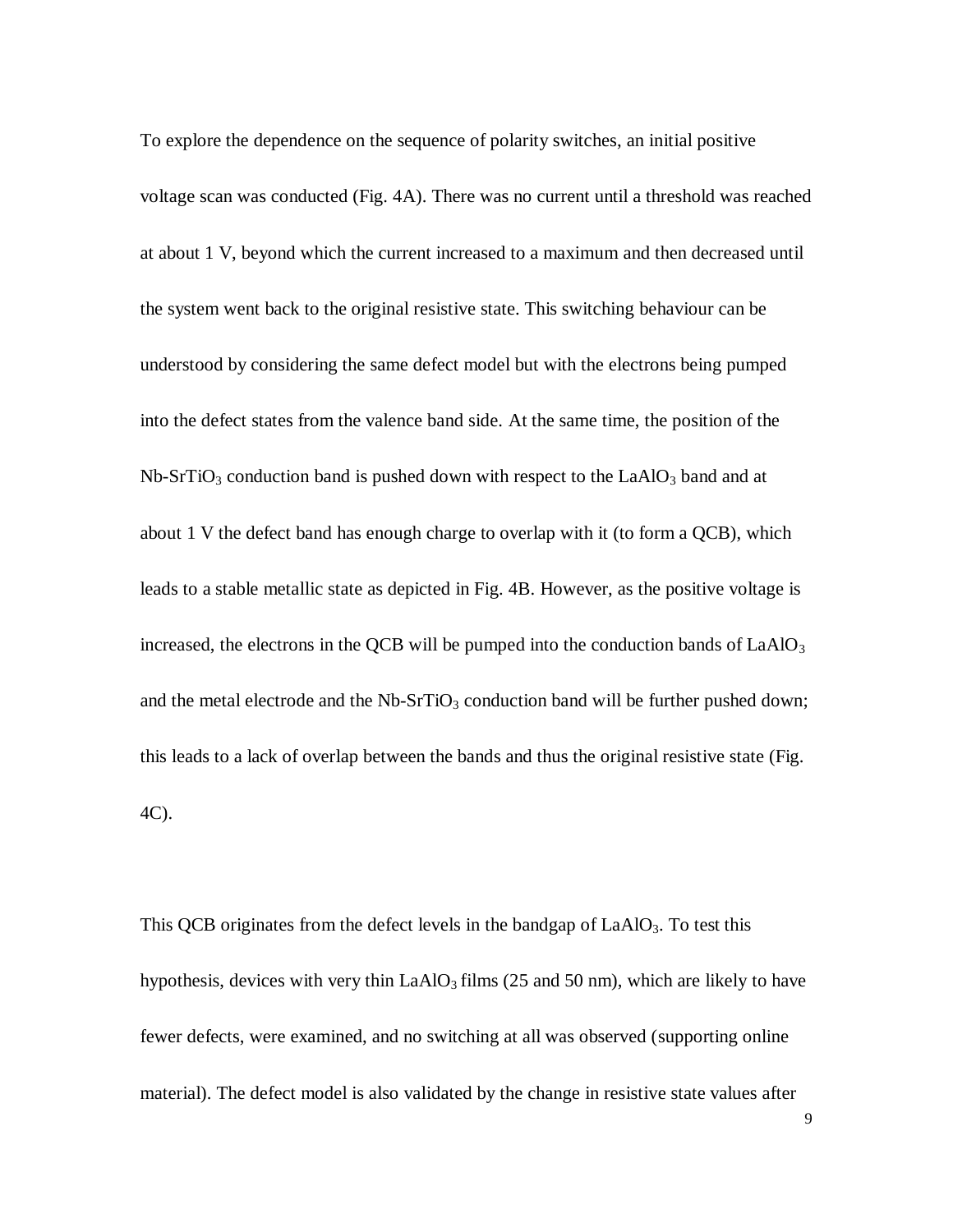several cycles; the device has slightly lower resistance values after the first cycle, and those values slightly increase in the later cycles as shown in Fig. 1, C and D. This change points to the possibility of defect production and defect rearrangement after large currents have passed through these devices, which supports the defect-mediated QCB model for nonlinear insulating  $LaAlO<sub>3</sub>$ .

Most of the complex oxides have predominantly ionic bonds and are prone to a variety of cationic and anionic defects including vacancies, interstitials and antisites. These defects create a plethora of electronic states within the bandgap of these oxides and constitute a new class of materials that we have coined as "nonlinear insulators". In these insulators, the defect levels can be populated to form QCBs, which can lead to multiple conduction states in the same system. These states can be stabilised if an adjacent metallic conduction band overlaps with them. The only way to restore the levels back to their original state is by removing the carriers from the defect levels; this phenomenon is what leads to hysteresis in the *I-V* curves.

The implications of these nonlinear insulators are far-reaching. For example, the use of multi-component oxides as insulators in devices (*e.g.,* high-*k* dielectrics in silicon CMOS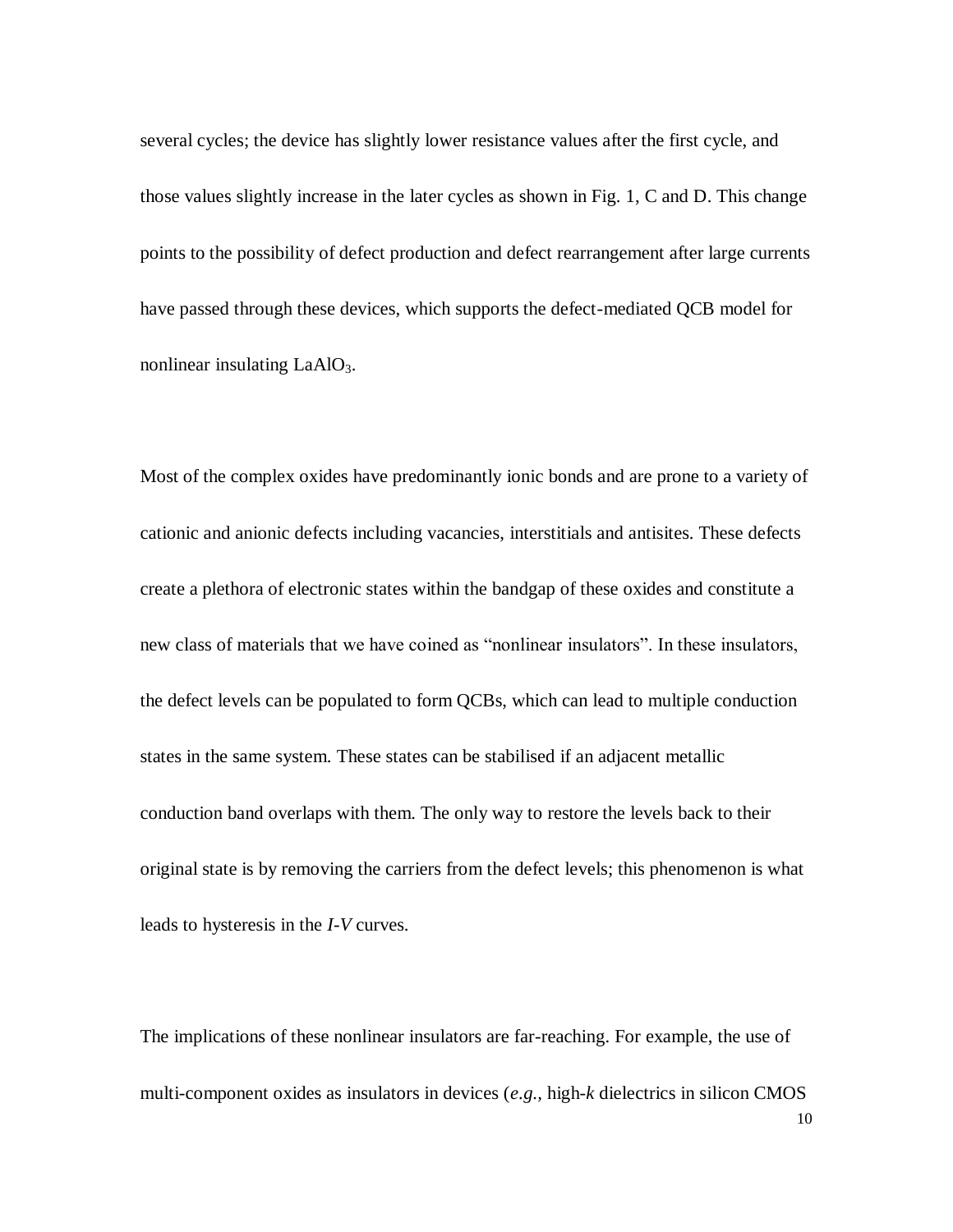devices) must be exercised with caution. However, once the defect states in these materials can be controlled, researchers will be in a position to develop many novel device concepts based on these non-linear insulators.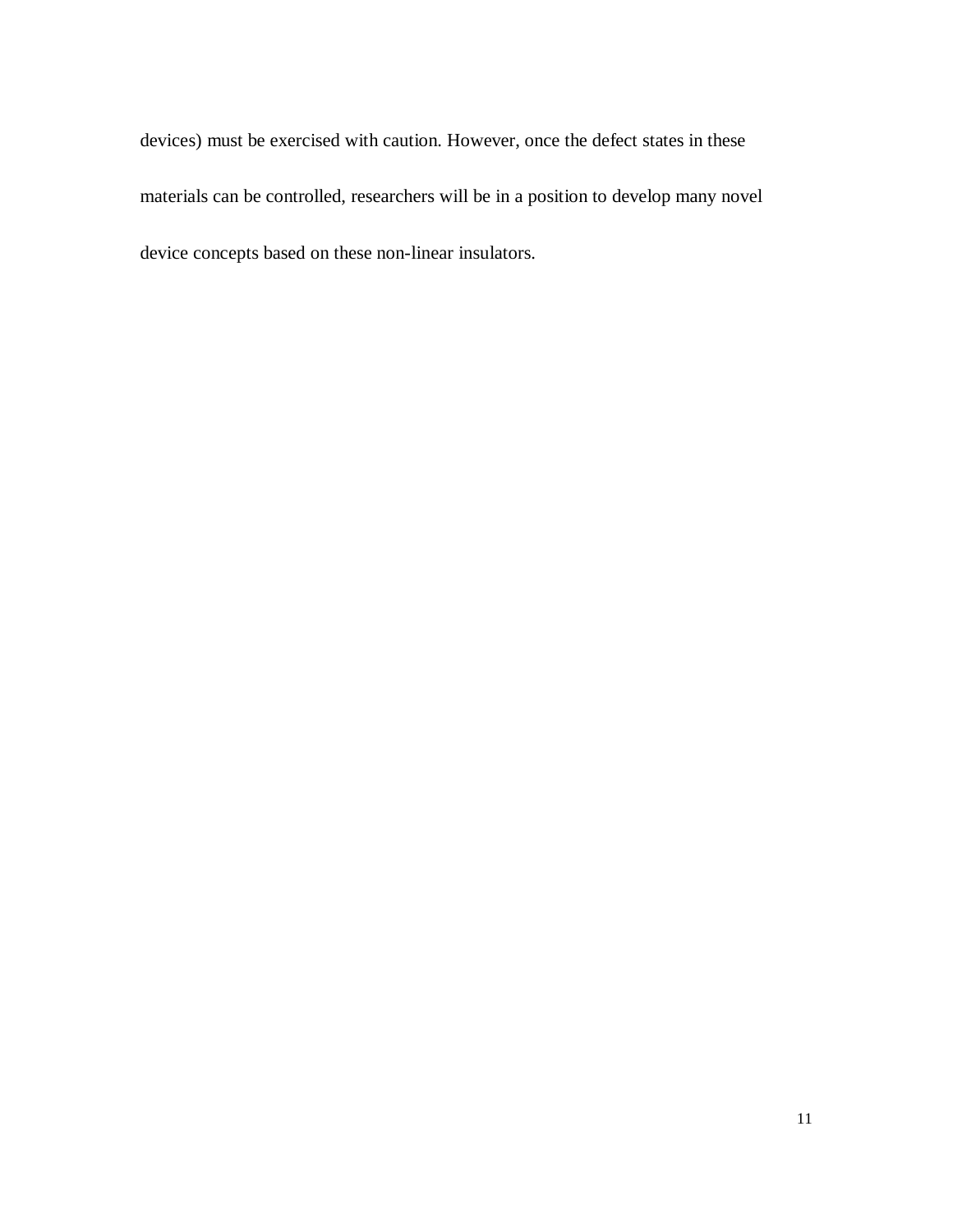## **References and Notes:**

- 1. M. Imada, A. Fujimori, Y. Tokura, Metal-insulator transitions. *Rev. Mod. Phys.* **70**, 1039-1263 (1998).
- 2. P. Limelette *et al.,* Universality and critical behavior at the Mott transition. *Science*  **302**, 89-92 (2003).
- 3. D. B. McWhan, T. M. Rice, Critical pressure for the metal-semiconductor transition in V2O3. *Phys. Rev. Lett.* **22**, 887-890 (1969).
- 4. H. Kuwahara, Y. Tomioka, A. Asamitsu, Y. Moritomo, Y. Tokura, A first-order phase-transition induced by a magnetic field. *Science* **270**, 961-963 (1995).
- 5. T. Murakami, J. Sakai, S. Imai, Electric-field-induced insulator-metal transition in Pr0.5Ca0.5MnO<sup>3</sup> thin films in ramp-type junctions. *J. Appl. Phys.* **94**, 6549-6551 (2003).
- 6. S. Shamoto *et al.*, Light-induced metal-insulator transition in  $Lu_2V_2O_7$ . *J. Phys. Chem. Solids* **62**, 325-329 (2001).
- 7. R. Ugajin, Electric-field-induced Mott metal-insulator transition. *Phys. Rev. B* **53**, 10141-10147 (1996).
- 8. R. Y. Gu, Z. D. Wang, C. S. Ting, Theory of electric-field-induced metal-insulator transition in doped manganites. *Phys. Rev. B* **67**, 1531011-1531014 (2003).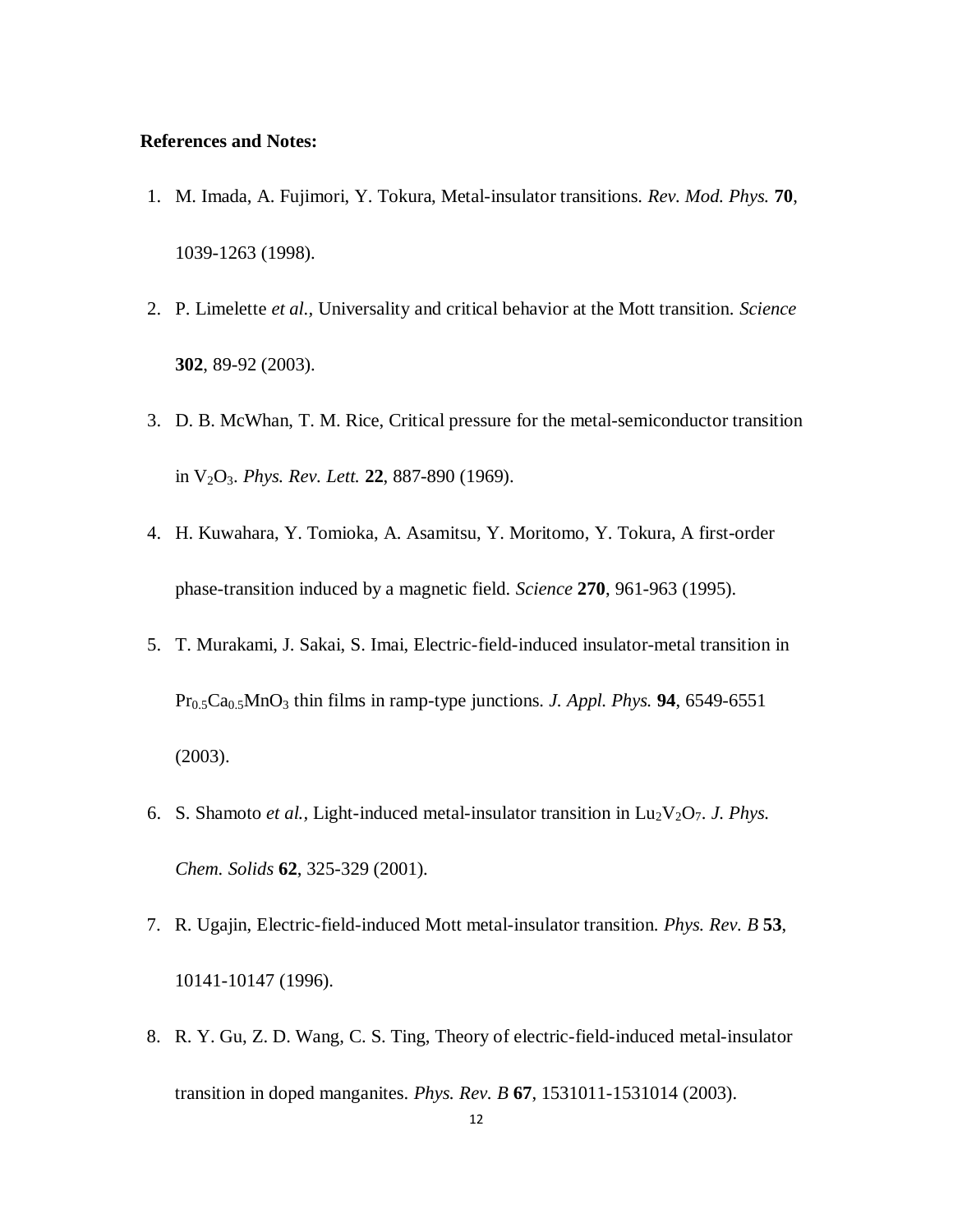- 9. A. Asamitsu, Y. Tomioka, H. Kuwahara, Y. Tokura, Current switching of resistive states in magnetoresistive manganites. *Nature* **388**, 50-52 (1997).
- 10. S. Q. Liu, N. J. Wu, A. Ignatiev, Electric-pulse-induced reversible resistance change effect in magnetoresistive films. *Appl. Phys. Lett.* **76**, 2749-2751 (2000).
- 11. A. Beck, J. G. Bednorz, Ch. Gerber, C. Rossel, D. Widmer, Reproducible switching effect in thin oxide films for memory applications. *Appl. Phys. Lett.* **77**, 139-141 (2000).
- 12. R. Waser, M. Aono, Nanoionics-based resistive switching memories. *Nature Mater.* **6**, 833-840 (2007).
- 13. A. Sawa, Resistive switching in transition metal oxides. *Mater. Today* **11**, 28-36 (2008).
- 14. M. J. Rozenberg, I. H. Inoue, M. J. Sánchez, Nonvolatile memory with multilevel switching: A basic model. *Phys. Rev. Lett.* **92**, 178302 (2004).
- 15. T. Oka, N. Nagaosa, Interfaces of correlated electron systems: Proposed mechanism for colossal electroresistance. *Phys. Rev. Lett.* **95**, 266403 (2005).
- 16. M. J. Rozenberg, I. H. Inoue, M. J. Sánchez, Strong electron correlation effects in nonvolatile electronic memory devices. *Appl. Phys. Lett.* **88**. 033510 (2006)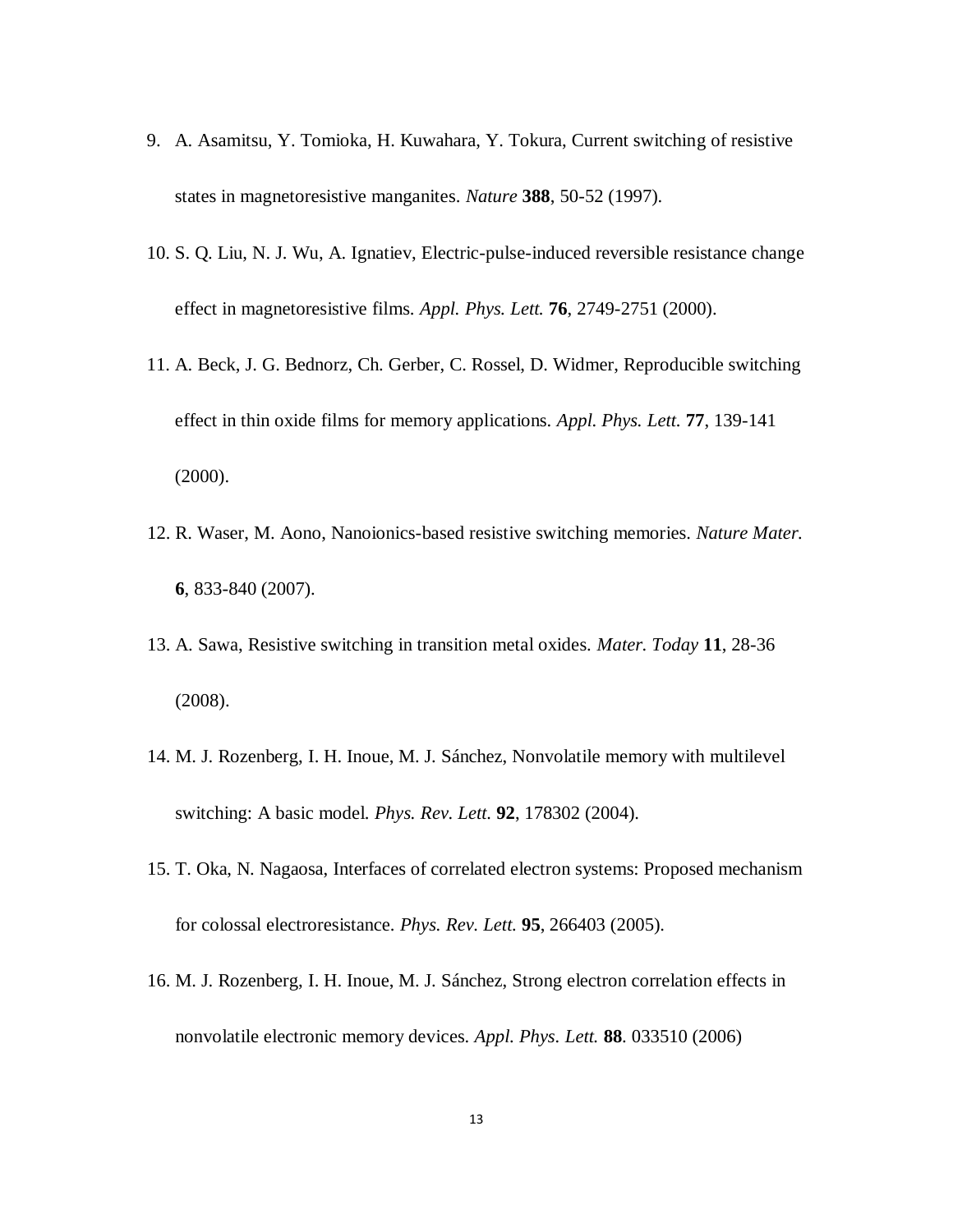- 17. B. J. Choi *et al.*, Resistive switching mechanism of  $TiO<sub>2</sub>$  thin films grown by atomiclayer deposition. *J. Appl. Phys*. **98**, 033715 (2005).
- 18. D. -H. Kwon *et al.*, Atomic structure of conducting nanofilaments in TiO<sub>2</sub> resistive switching memory. *Nat. Nanotechnol*. **5**, 148-153 (2010).
- 19. R. Waser, R. Dittmann, C. Staikov, K. Szot, Redox-based resistive switching memories-nanoionic mechanisms, prospects, and challenges. *Adv. Mater.* **21**, 2632- 2663 (2009).
- 20. Y. Chen, L. Chen, G. Lian, G. Xiong, Resistance and superconductivity switching caused by carrier injection: Evidences of self-trapping carriers in oxide electronics. *J. Appl. Phys.* **106**, 023708 (2009).
- 21. D. Muñoz Ramo, A. L. Shluger, J. L. Gavartin, G. Bersuker, Theoretical prediction of intrinsic self-trapping of electrons and holes in monoclinic HfO2. *Phys. Rev. Lett.* **99**, 155504 (2007).
- 22. S. -G. Lim *et al.,* Dielectric functions and optical bandgaps of high-*k* dielectrics for metal-oxide-semiconductor field-effect transistors by far ultraviolet spectroscopic ellipsometry. *J. Appl. Phys.* **91**, 4500-4505 (2002).
- 23. M. Janousch *et al.*, Role of oxygen vacancies in Cr-doped SrTiO<sub>3</sub> for resistancechange memory. *Adv. Mater.* **19**, 2232-2235 (2007).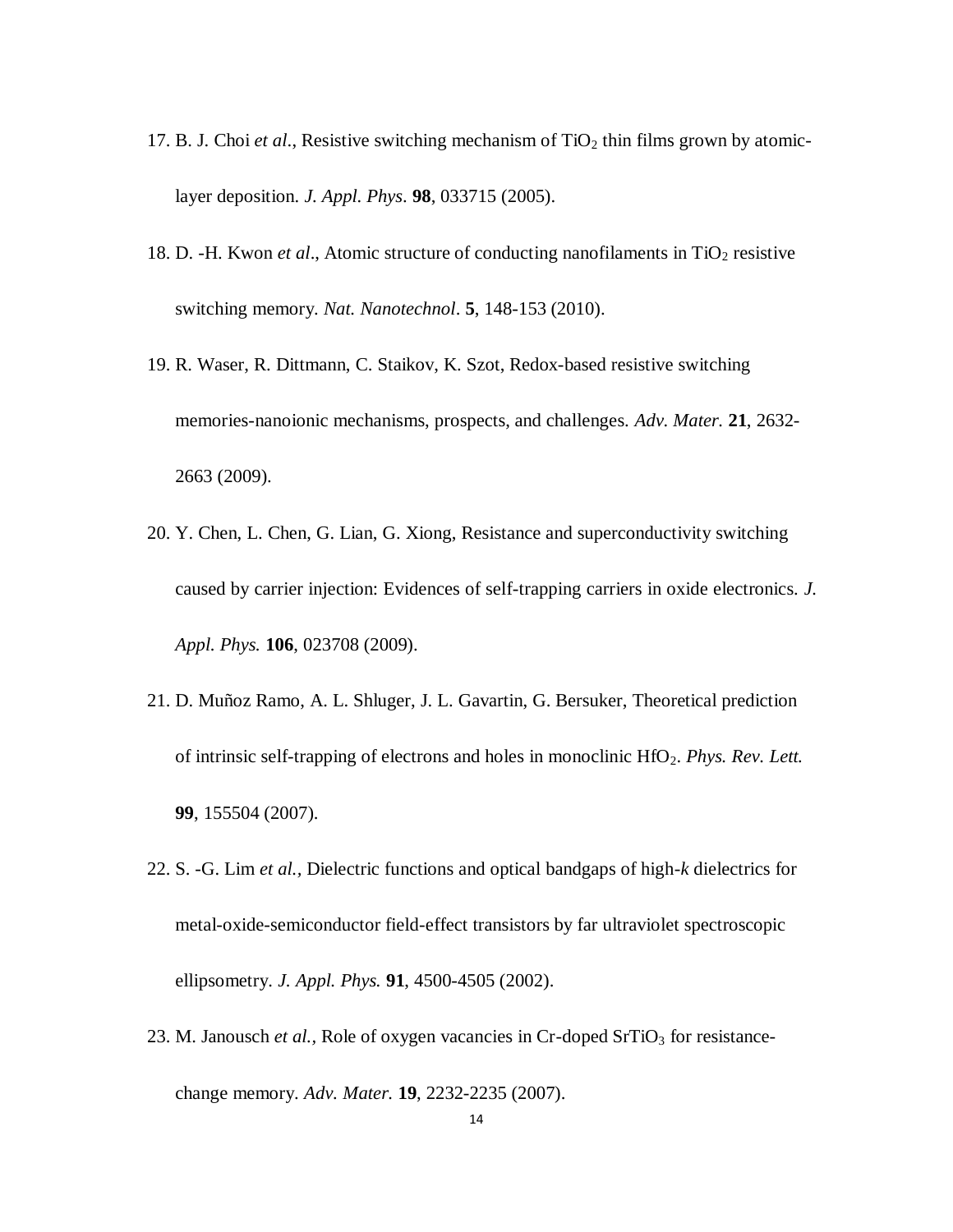- 24. J. P. Shi, Y. G. Zhao, H. J. Zhang, H. F. Tian, X. P. Zhang, Oxygen electromigration induced nonvolatile resistance switching at Ag/La2CuO4+x interface. *Appl. Phys. Lett*. **94**, 192103 (2009).
- 25. X. Luo, B. Wang, Y. Zheng, First-principles study on energetics of intrinsic point defects in LaAlO3. *Phys. Rev. B* **80**, 104115 (2009).
- 26. X. G. Guo *et al.*, Electronic band structure of Nb doped SrTiO<sub>3</sub> from first principles calculation. *Phys. Lett. A* **317**, 501-506 (2003).
- 27. The authors would like to thank Y. L. Zhao and M. Yang for experimental support and the National Research Foundation (NRF) Singapore under the Competitive Research Program "Tailoring Oxide Electronics by Atomic Control" for financial support.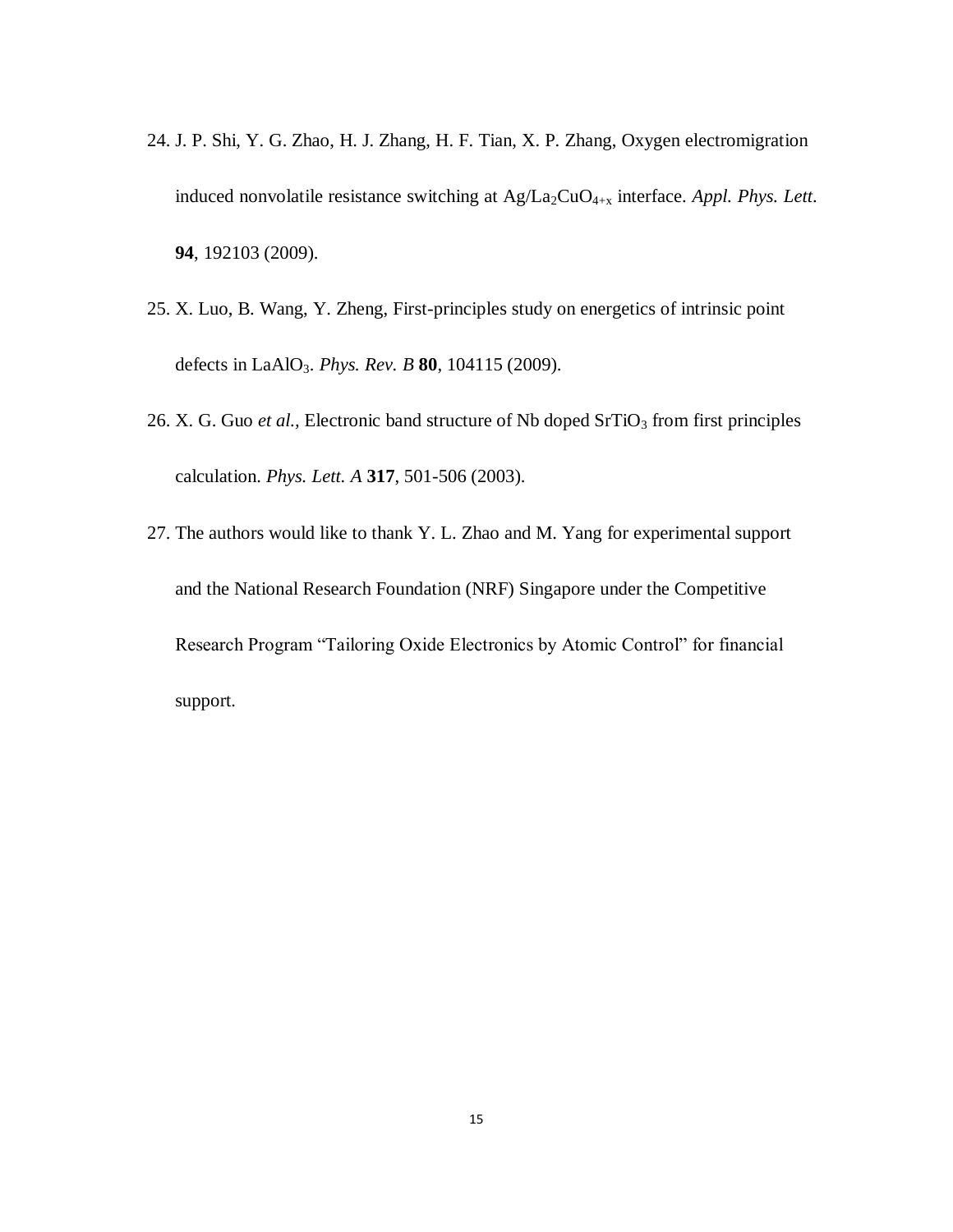**Figure legends:**

**Fig. 1. Demonstration of a nonlinear insulator**. (**A**) Sample configuration and measurement geometry. (**B**)  $R$ -T curve of the initial resistance state for Cu/LaAlO<sub>3</sub> (~150) nm)/Nb-SrTiO<sub>3</sub> structure on a semi-logarithmic scale. (C)  $I-V$  measurements by scanning voltage along  $0 \to -7 \text{ V} \to 0 \to 7 \text{ V} \to 0$  and *R-T* curves of different resistance states. The inset m and inset q are the *R-T* curves after scanning the voltage through points m and q to zero, respectively. The horizontal data between points k and l are due to the compliance current in action. (**D**) *I-V* curves after the cycle shown in **C** and *R-T* curves of different resistance states. The inset l and inset p are the *R-T* curves after scanning the voltage through points l and p to zero, respectively.

**Fig. 2. Low temperature switching. (A) Negative switching of**  $Au/LaAlO<sub>3</sub>(~150$ nm)/Nb-SrTiO<sub>3</sub> at 4.1 K. (Inset i)  $R$ -T curve of the initial state. (Inset n)  $R$ -T curve after negatively scanning voltage back to 0, *i.e.*, after  $0 \rightarrow -10 \text{ V} \rightarrow 0$  at 4.1 K. The current values in the k-l-m sequence are confined by the compliance current. (**B**) Positive scan after **A** at 298 K by  $0 \rightarrow 7 \text{ V} \rightarrow 0$ . (Inset) *R*-*T* curve after positive scan.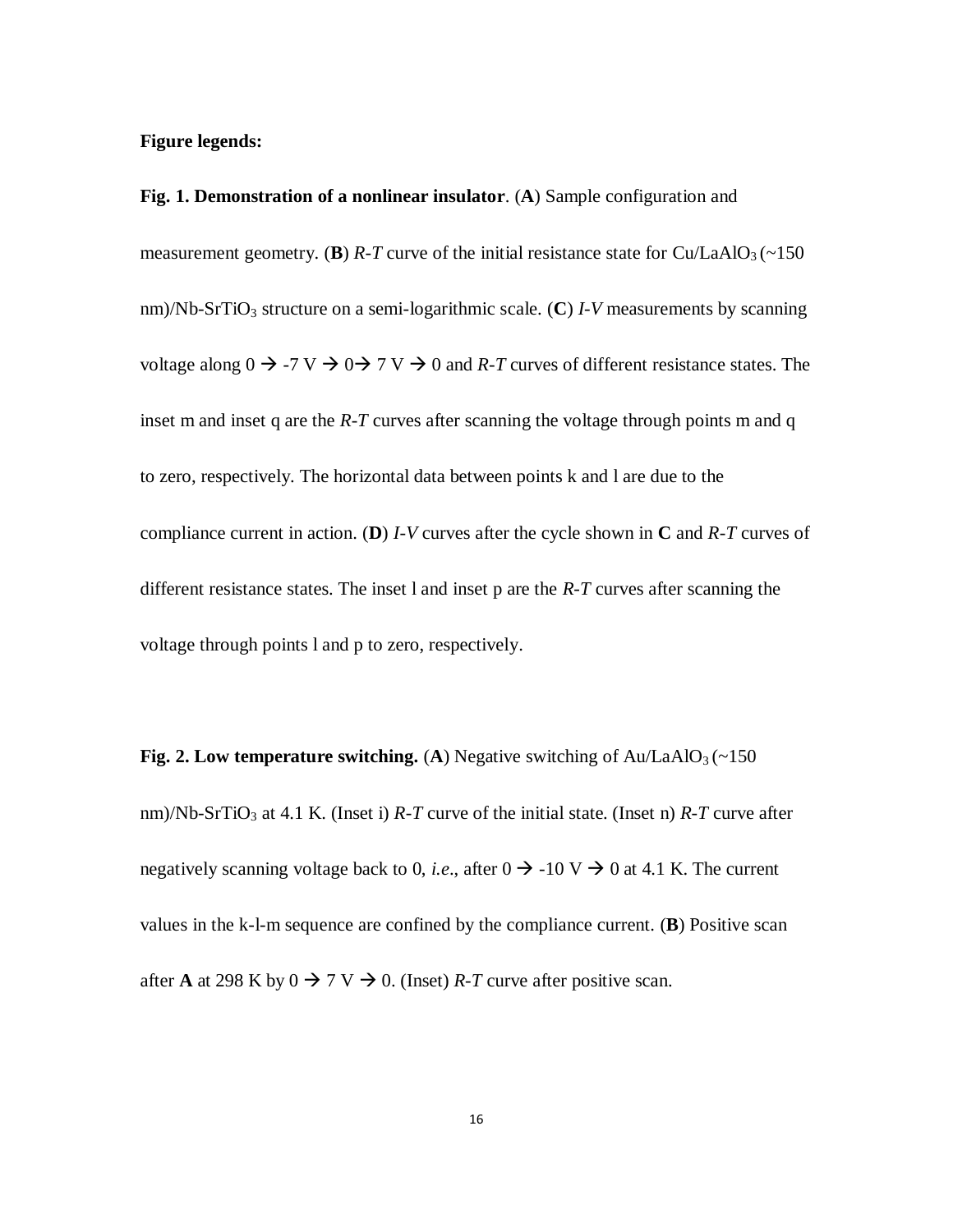**Fig. 3. Schematics of QCB.** (**A**) Schematic of the band diagram of the device with no voltage bias. The middle defect band represents the defect levels of LaAlO<sub>3</sub>, which are widely distributed in the bandgap at ~2 eV below the conduction band. (**B**) Formation of a QCB under an initial negative voltage bias. (**C**) Depletion of electrons in the QCB by a subsequent positive bias. (**D**) Partial charge density distributions of local defect state around the Fermi level for LaAlO<sub>3</sub> and lowest unoccupied conduction band at  $\Gamma$  point for cubic  $SrTiO<sub>3</sub>$ , respectively. The yellow clouds represent charge densities exceeding  $0.011872$  electrons/ $\AA^3$ .

**Figure 4: Switching polarity.** (**A**) *I-V* characteristics of the initial positive voltage scan for Cu/LaAlO<sub>3</sub> (~150 nm)/Nb-SrTiO<sub>3</sub> structure from  $0 \rightarrow 7 \text{ V} \rightarrow 0$  following the sequence i-j-k-l-m-n. The inset shows the *R-T* curve after scanning the voltage back to zero. (**B**) Pumping of electrons from the valence band of  $LaAlO<sub>3</sub>$  by an initial positive bias greater than 1 eV. (**C**) Generation of a band offset between the QCB and the Nbdoped  $SrTiO<sub>3</sub>$  conduction band by a subsequent increase in the positive bias.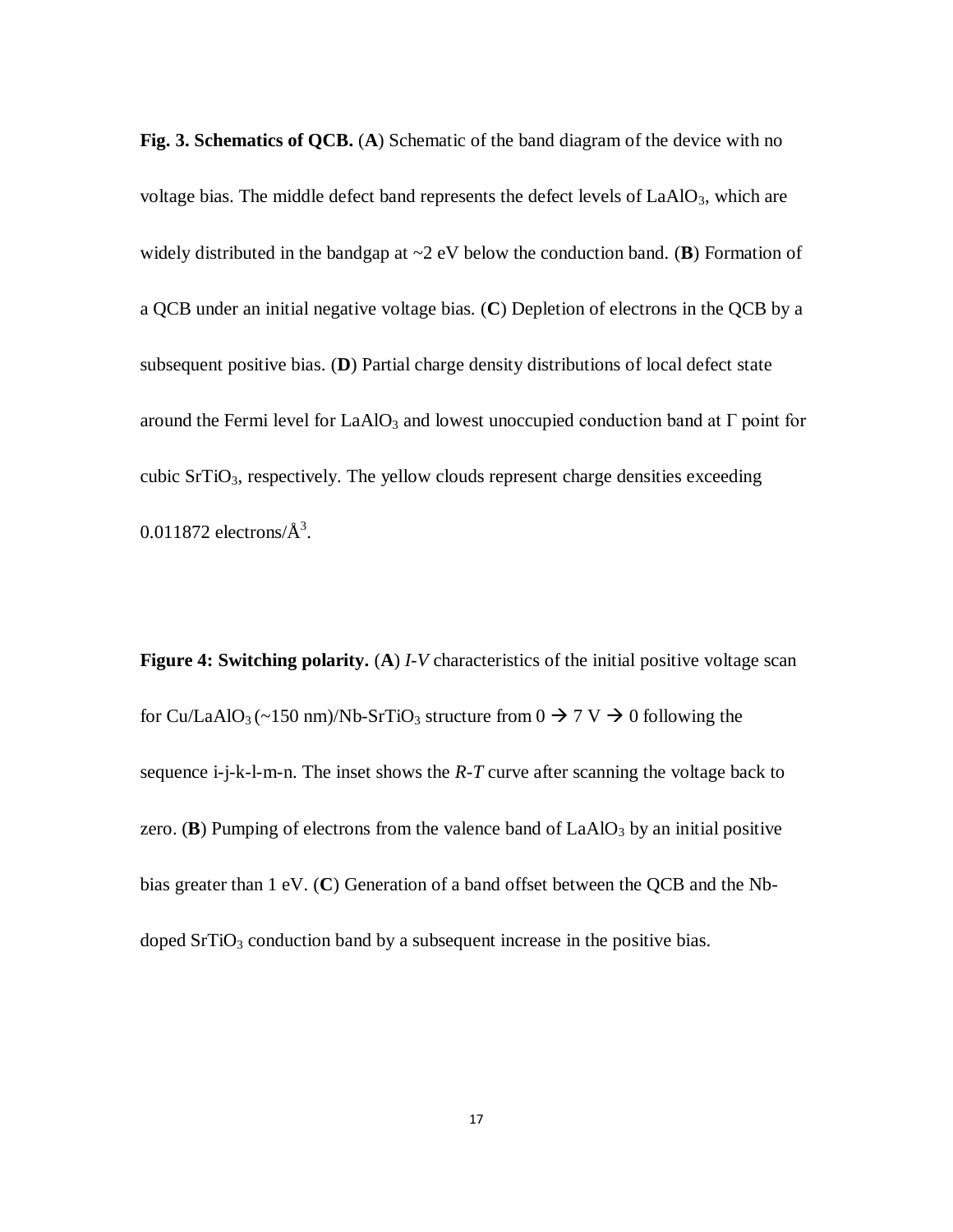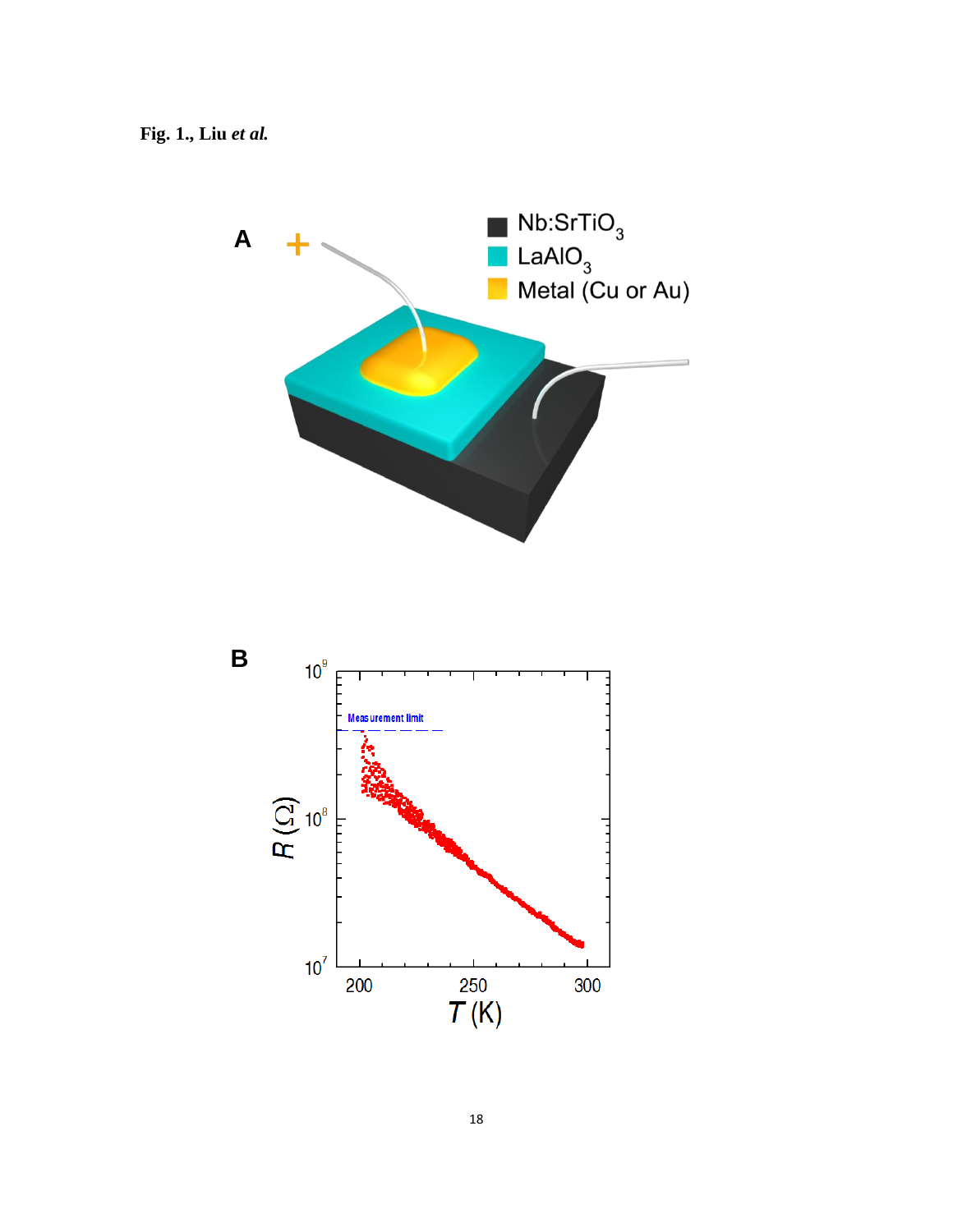



19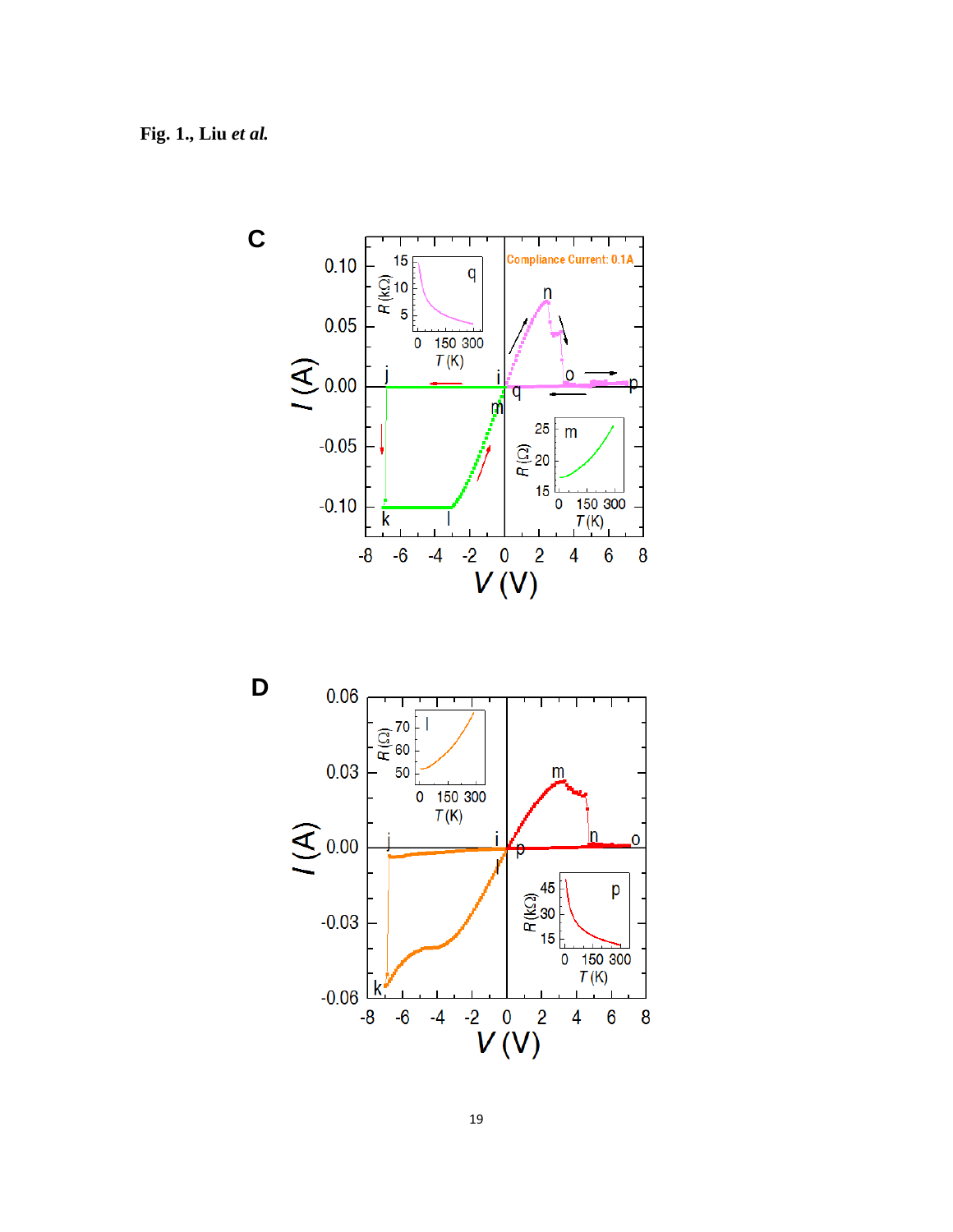

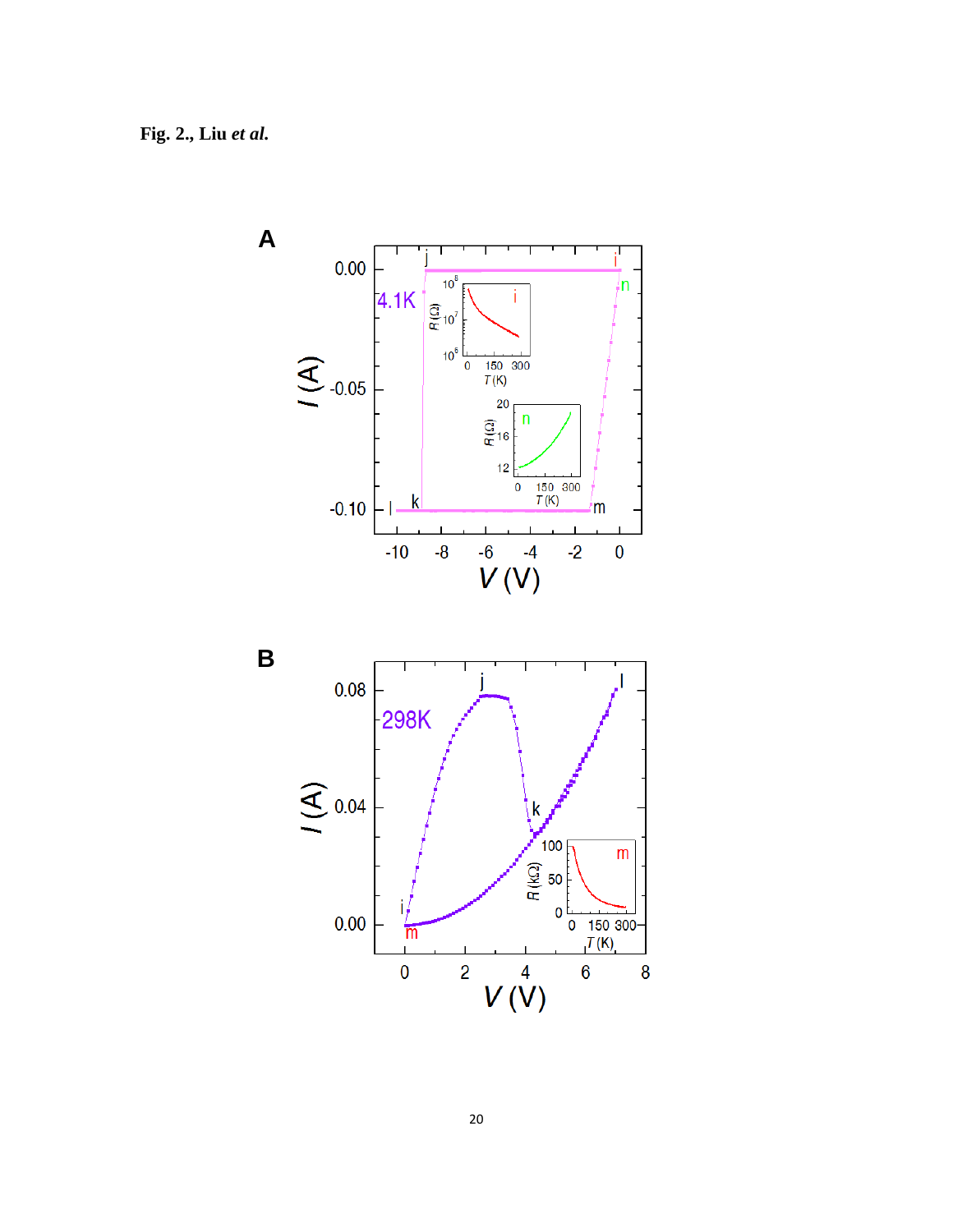## **Fig. 3., Liu** *et al***.**



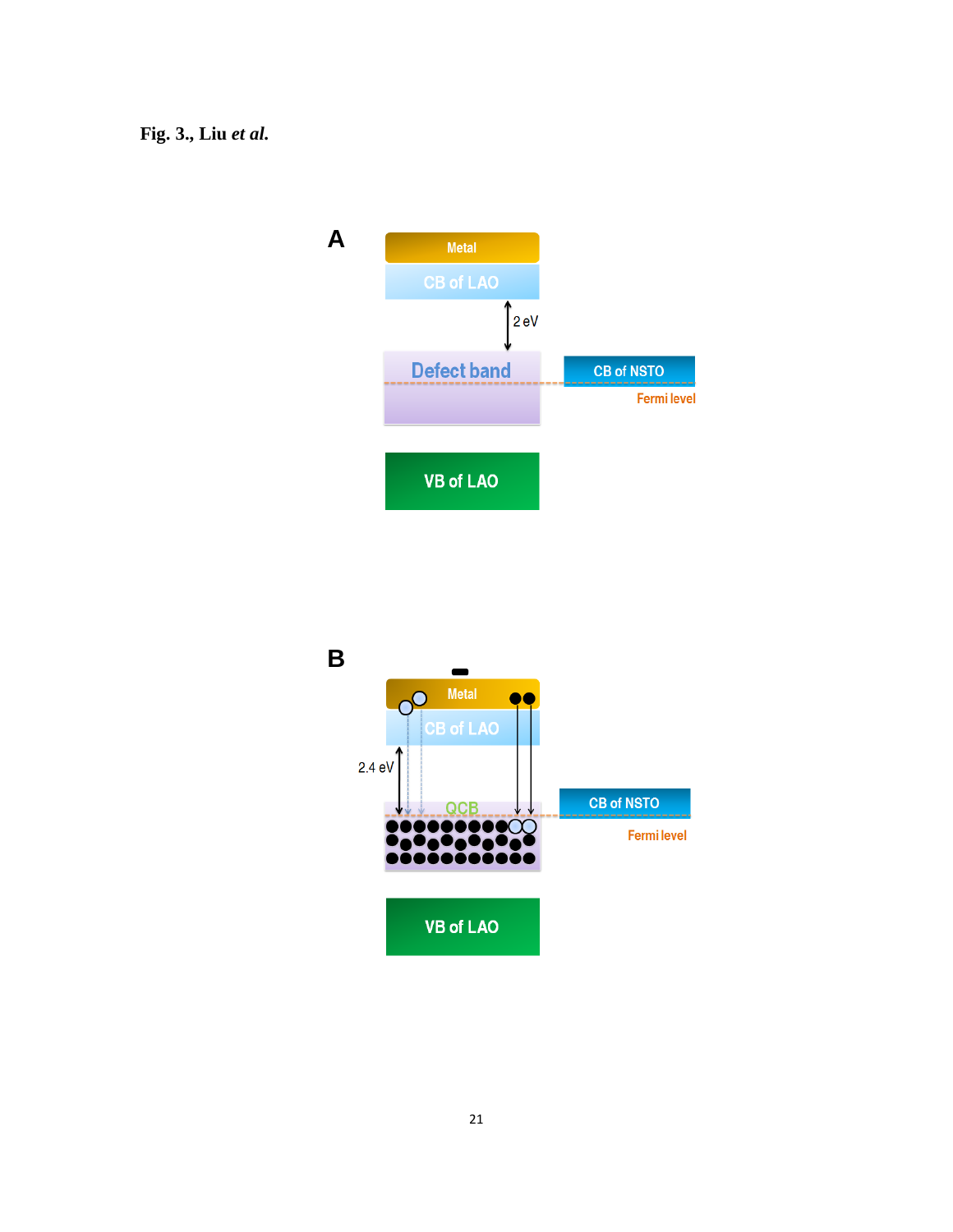